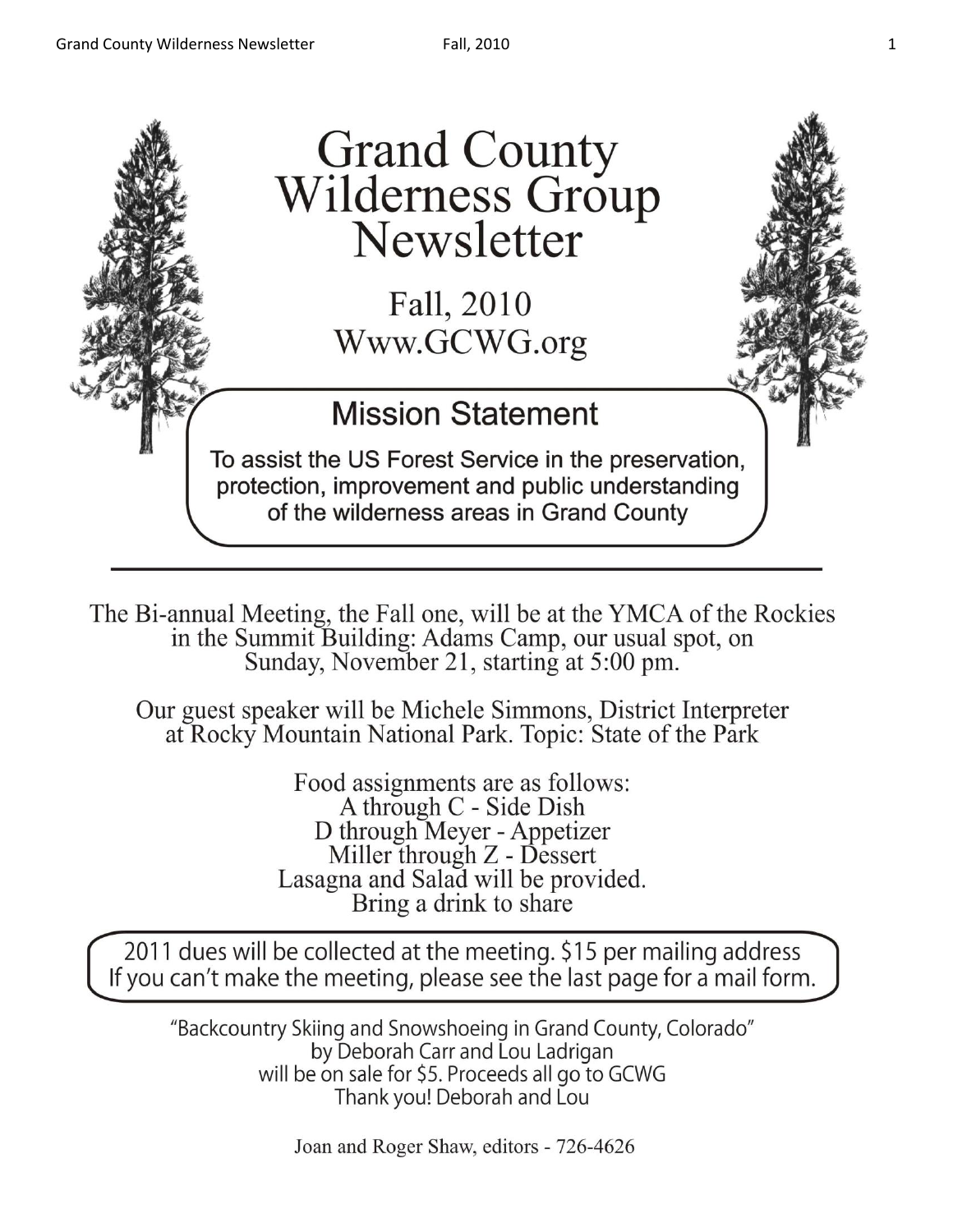# **Letter from the President**

Summer is over, and we are waiting for snow. Hopefully everyone had a good summer..

Again the Cabin Hosting slots were filled at the Spring Meeting. It was great to have Mary Ann Groswold and Doug Smith coordinate the cabin hosting and ANRA pass sales. Thanks for taking this on. We now have a new email system in place that will make this easier next year.

Unfortunately, we had poor attendance for Trail Maintenance Day. This should be one of our major events of the year as we must remember that we are a service organization. But Daisy Days had a good turnout. Thanks to all who came out to work.

Next year, we may have more opportunity to do trail work, as the USFS may start work on rerouting the Columbine Lake trail around the upper wet meadow. This will be a major undertaking and, if it happens, we will have lots of days to help with both big and small jobs.

The birding trip to Arapaho National Wildlife Area was well attended. Only a few people attended the second bird hike at North Inlet, but those that did had a good time.

Our membership has grown slowly over the year. We currently have about 165 members and about \$3000 in the bank. We are still looking for worthy projects for these funds.

The picnic was a big success, thanks to Ron Sears and his barbeque. He'll be welcomed back whenever he wants to cook again!

I will be looking for some people to take on some other responsibilities. We are looking for someone to coordinate filling the trailhead bulletin boards with information and pictures and for someone to take over Volunteer Hours reporting. Carol Kitt and Honor Ulveling have been managing these. Thanks to both for all the work. Al Rothenbach

### **USFS Report – Mike Ricketts**

I want to thank GC Wilderness Group again for an outstanding season. Much was accomplished that we couldn't have done without you. Also want to thank Andrew Sullivan, our new wilderness ranger for keeping the ball rolling on a number of projects. Two years in a row now I have been lucky enough to have a great partner helping me with the wilderness program. Andrew and I hiked to Vasquez Lake this summer from Berthoud pass. What a great trip, even without water! And that is another story for another time. See you on the slopes. ----Mike.

#### **Treasurer's Report 11/9/2010 - Jim Bernard**

Our bank balance is \$2870.33 with perhaps another \$150 in the various cabin and clothing cash boxes.

### **A Note from Marian Barry**

Dear Wilderness Friends,

 For all the warm thoughts, cards and prayers, I thank you. Also, thanks to the campers that bought me the wonderful soft white polar bear. I love him. I heard that the money came from the famous Yellow Duck that was on so many outings.

I have finished my chemo, surgery and radiation for the treatment of breast cancer. Now I am getting back to the good life. With love and thanks, Marian Barry

### **Audubon Bird Count**

The Granby Christmas bird count is organized by the Audubon Society and locally by the USFS. Brock McCormick is the enthusiastic leader. He hopes you will sign up for this year's count scheduled for December 16th. You will be assigned a local area and can either be a spotter if you know your birds or drive for those who do, all the while learning more about your feathered friends.

Last year 40 volunteers reported 36 bird species and 1725 individual birds. There was an abundance of waterfowl which included hooded mergansers, ringnecked ducks and Barrons goldeneyes. Rare finds were the northern shrike, brown creeper and Clark's nutcracker. This is always an amazing adventure so sign up now by calling Brock at 887-4108.

### **That Great Annual Double A Barn Picnic**

Ron Sears gets the accolades for this year's annual picnic at the AA Barn. He took over as master chef from the Cahalanes and matched their marvelous record. Equipped with his own handmade "Hog Cooker" he roasted mouth-watering pork and beef. It was a great evening to see so many of you.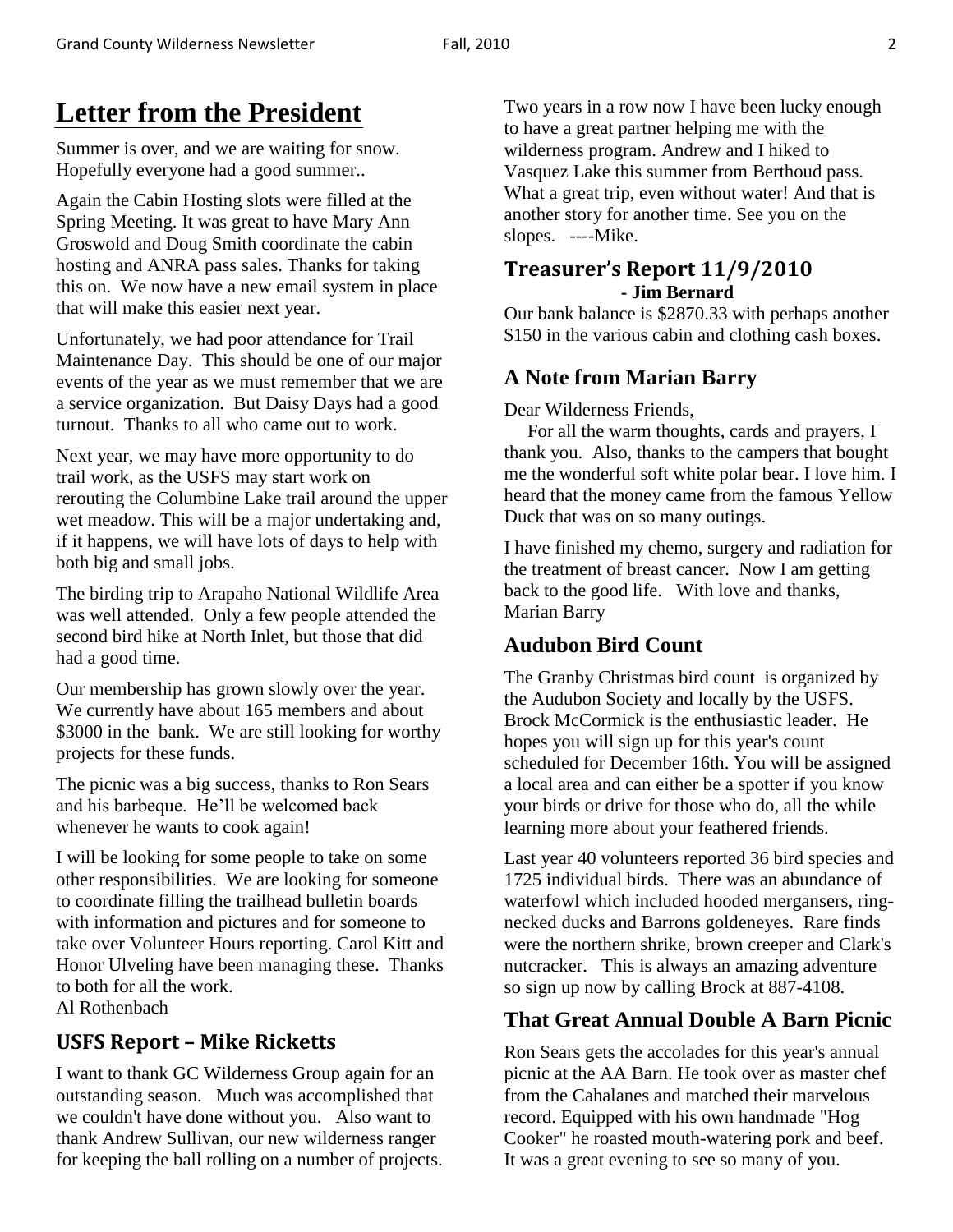#### **Welcome, New Members!**

Our group has 30 new members (13 couples and 4 singles) to this point of 2010 and two couples who strayed but have now seen the light and returned. How about memorizing a name or two and seeking them out at the meeting to say hello? Here they are:

Pam & George Armstrong Tim and Wanda Barrett Roger and Marsha Bartholomew Marilyn and Dave Binkley John and Lea Ehlen (rejoined) Mark and Janet Harrington Doris and David Klein Kristen Lodge Bill and Ariel Lowerison (rejoined) Dan and Renita McGrail Barbara and Jerry Pollack Linda Porter and Ken Dresel Mike and Donna Sargent Dawn Schoen Linda Stein Barbara Walker Tom and Holly Whitten Susan and David Wilkinson

Hope to see you all November 21 and on the front lines working for good ol' GCWG!

#### **Cheers for the White Deer**

Don't get discouraged when you get one of those unwanted holiday gifts. Just wrap it up and bring to the annual White Deer Party to be held on January 30th at the YMCA. Details to follow but put that date on your calendar for an evening of sheer fun.

A dog gave birth to puppies near the road and was cited for littering.

#### **Summer Weekly Hikes Fire tower Hike -Sue Jackson**

With great enthusiasm seven intrepid hikers completed the up and down trek to the Lookout Tower in RMNP. The statistics: about 10 miles round trip with about 1400 feet elevation gain during the 3.3 miles of ascent. The historic Lookout Tower, listed in the National List of Historic buildings, was built in the 1930's by the CCC, is

still structurally sound and is safe to climb. From the top there is a breathtaking 360 degree view— Byers, James, and Perry Peaks, WP ski area, Sol Vista, Granby Reservoir, RMNP peaks, and our next destination—Miyauchi's ice cream shop. We took our time identifying the many species of wildflowers we encountered and watched osprey both on the nest and resting in a tree.

If you haven't taken this hike, you need to include it in your hiking plans.

#### **Colorado River Trail – Susan Ellis**

July 1 ten of us hiked the Colorado River trail from the road to the GL golf course. The round trip was 5.2 miles on a well maintained trail thanks to the Grand Lake Recreation Dept. Plenty of signs, downed trees, rushing river, new bridge and hundreds of yellow spatterdock water lilies made the trip interesting. We ate in a nice shady spot close to the river.

*These are just a sampling of the great group hikes offered. Watch the website GCWG.org for plans as they develop next summer.*

#### **Summer at Junco Cabin - Mary and Jim England**

Hosting here doesn't start until the snow melts so it's a great day in July when hiker's can take advantage of this beautiful area with help from the cabin hosts. Driving to the cabin area was easier due to some road improvements and parking went smoothly. ANRA passes were available at the kiosks so our group had a bit less to do.

Hiker's were greeted with a freshly painted cabin (on one side) with screen door removed (lack of bugs) and a new lock box system. They spotted more moose than usual and, on the southbound Hi Lonesome trail, an active beaver dam forced them to detour by going upstream.

 Thanks, everyone, for representing the wild side of Wilderness and being perfect hosts.

Guests interested in perhaps joining our group are welcome at the November 21<sup>st</sup> meeting.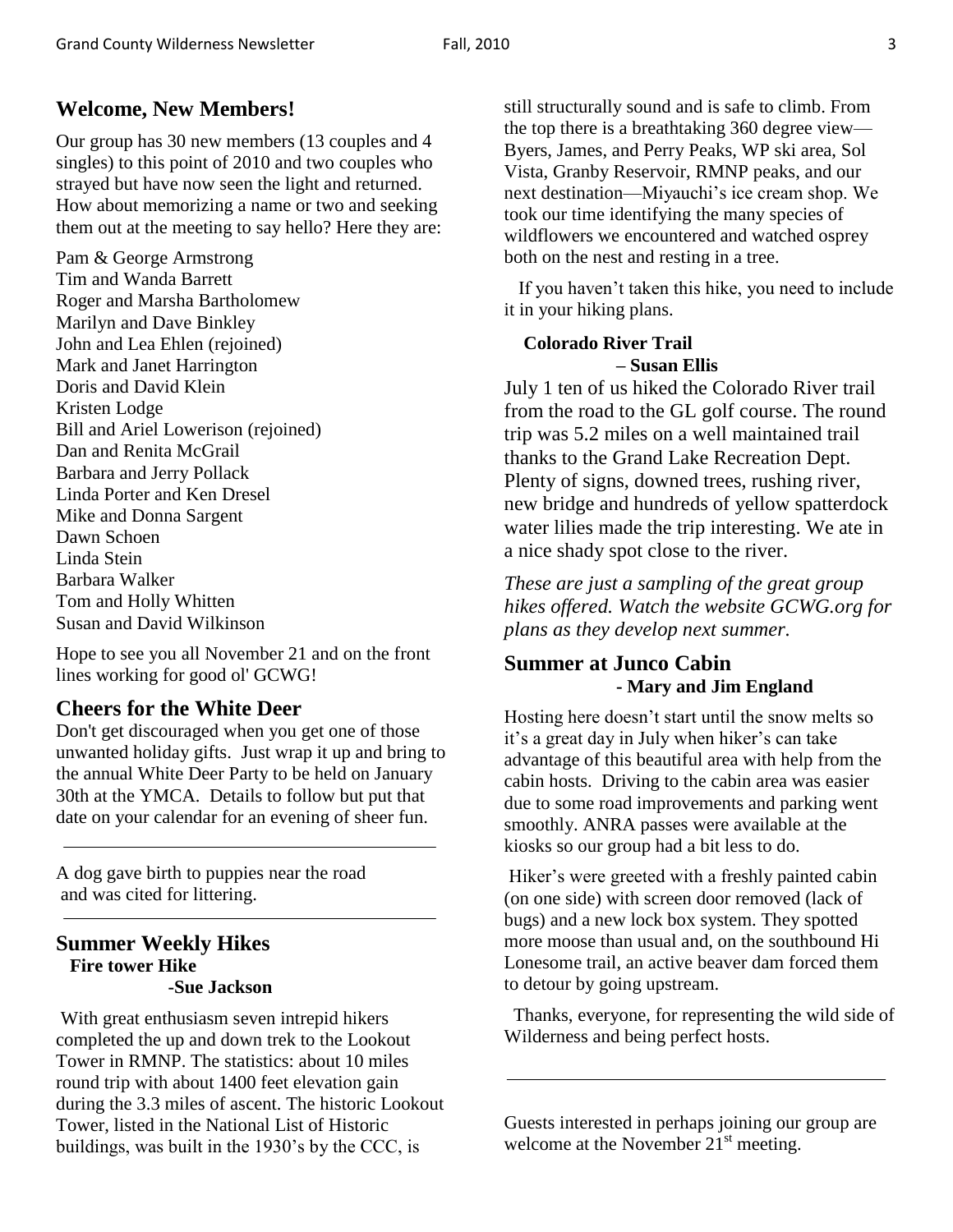#### **A Valid Education - Joan Shaw**

Greg Mortenson is the renowned author of his bestselling book, "Three Cups of Tea", based on his belief in education, especially the young girls in Pakistan. His book has been on the bestseller list now for over a year and he is a prominent speaker around the world exemplifying his values.

There is no need for me to go around the world to see a fine education. When I hosted at Monarch Lake cabin I witnessed a valid education right there when 35 6th graders and 16 adults from Fairview Elementary School in Cheyenne, Wyoming came to learn outdoor survival skills and more for three days. This curriculum is basic for all elementary schools in the Cheyenne District. Jefferson County provides a similar program for a week.

The course includes having 12 year olds learn and demonstrate the following skills: Fire starting and maintaining from flint sparks and nearby flammable materials from nature, collecting water, making a rabbit snare, learning first aid, moving an injured person with a two person carry, making a stretcher, orienteering using a compass, learning to fish and learning to use a bow and arrow. None of these kids were involved in scouting programs so this was new material for them. The girls were more enthusiastic according to one teacher while the boys were quite macho about it all until they found they lacked the necessary skills.

Kass, one of the students, told me that at the end of the  $3<sup>rd</sup>$  day, there would be competition between four teams to demonstrate all of these goals. These teams need a lot of cooperation even if the kids don't like each other. Their adult leader reminded them that they were learning more than these skills. They were learning about social relationships, friendliness, self-confidence, team building and much more all of which would be needed as they take the giant step of leaving elementary school and entering middle school in the fall.

They arrived in one giant yellow school bus, stayed at the Best Western motel in Winter Park and had all of their food prepared in the parking lot of Monarch Lake. A large trailer was filled with their food all carefully chosen and cooked on two gas grills. The aroma was delicious and I was surprised

that every bear in the area didn't come for meals. Perhaps it smelled too good to be true. In addition, these kids were very polite and excited about learning. Their bus driver, Michelle Pike, said it was the first time for most of the kids to experience the wilderness and that it was awesome for her to bring them here.

This outdoor education was financed by the kids raising most of the money with a raffle, bake sales, pizza sales, some PTO funding and other year round fund raisers. Their leader, Geri Wagner, especially likes this area and it is her second time here. She earned my admiration and praise. Other schools set up in Wyoming or in Estes Park, Colorado.

Greg Mortensen would be proud of this practical education. I was so impressed that I decided I would have three cups of tea in their honor. However, it would be green tea inspired by these kids and their new understanding of our outdoor environment as well as the skills they perfected.

No matter how much you push the envelope, it'll still be stationery.

#### **2010 Encampment A Huge Success - Ron Sears**

This year's encampment was truly a vacation. Roger was concerned about the grumbling over the strenuous and difficult trips of the past so this year he put together a perfect trip.

We got to the parking area and we were met by sherpas who carried our gear the ½ mile to base camp. The camp was all set up with lounge chairs and hammocks, and drinks and wonderful hors d'oeuvres were served by the staff from Hooters.

#### *(What you just read was written to counter what you may have read about previous trips and to get more of you to go on next year's trip.)*

Truthfully, however, Roger Shaw did hit a home run this year with our annual encampment. The route was not a "killer", the rain came only at night, and the terrain was unique, beautiful, and informative.

Nine Wilderness Group members took off from Winter Park and backpacked along the Vasquez River. The group consisted of Joan and Roger Shaw, Mike Braddy, Jean Tidball, Jeri and Jim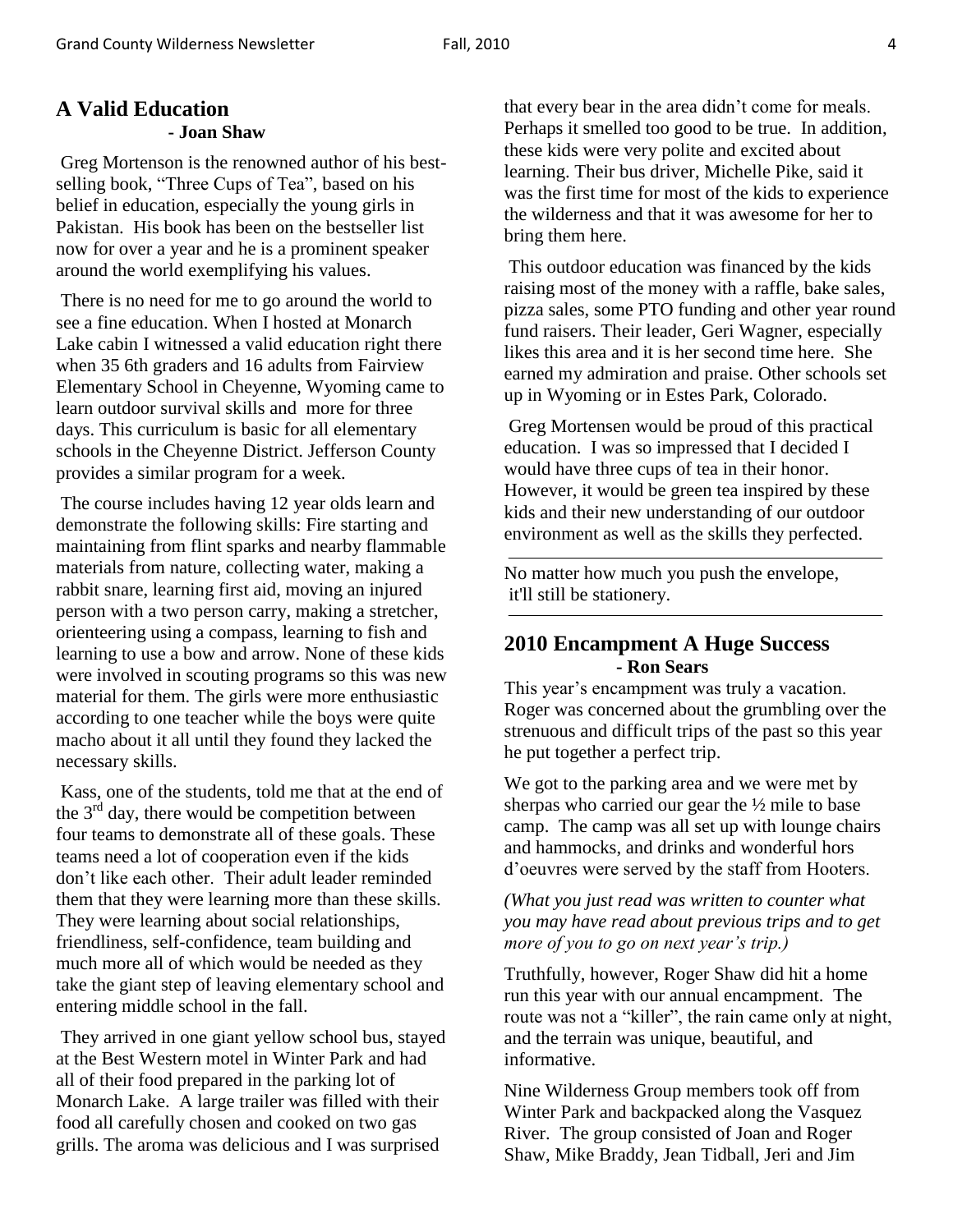Moat, Toni Wujek and Al Rothenbach, and Ron Sears.

The first part of the route followed an access road for Denver Water and then we were on our own. But the "bushwhacking" was not really difficult. We basically followed the river through the high altitude wetlands. We got out feet a little wet (sometimes a lot wet) but it was fascinating to actually see the wet lands and how they work. What a marvelous filtering system.

Another positive this year was that our first day trek to base camp was not a long six or seven hour ordeal. We made camp about 3 ½ or 4 miles in at a very nice clearing with good tent sites and good water close. We even mastered the food bags in the trees much better than in past years. We had a great "happy hour" with the "freeze dried alcohol" and hors d'oeuvres followed by dinner, a camp fire with engineer Mike Braddy building (and refining) a sock drying device and good conversation. About the time it got dark we went to bed and the rain started. It was an excellent test of the quality of our tents.

By morning, the rain quit and we had breakfast and took off on our day hike up to Vasquez Lake. Again we traversed some wet lands before finally climbing a steep assent to the lake. The wild flowers were spectacular; we enjoyed lunch at the

lake and returned to base camp in time to catch a short nap followed by "happy hour", dinner and another camp fire. Mike perfected version 2.0 of his sock dryer.



Again it rained hard after we were in bed but the next morning we had breakfast and hiked out in full sunshine.

I think all of us felt good, enjoyed the trip and the company and returned exhilarated rather than exhausted. It was a trip I'd gladly do again.

*Backpackers, save the last full week in July. We'll be the first to claim that time this year! - Roger*

#### **North Park Birdwatching - Dede Fey**

It was a fine day on May 18th for 16 members and guests embarking upon a caravan to Jackson County with the mission of seeing as many migrating and resident bird species as possible. First sightings included a large Red-Tailed Hawk and a friendly Swainson's Hawk, who flew down to the road and looked as if he was ready to climb into the Shaw's parked car.

Upon arrival at the parking area at the Arapaho National Wildlife Refuge, the group was greeted by two large and somewhat miffed moose. Master birders, Al & Toni Rothenbach guided the group along the boardwalk and beside the Illinois River. Tim Showalter, Chris and Steven Lee added their expertise by spotting birds that were initially invisible to the rest of us and, most remarkably, identifying birds by their calls.

The group also spent leisurely time at the auto tour area around the ponds and were rewarded with a wide variety of migrating species including Wilson's Phalarope, Black-crowned Night Heron, Bufflehead Duck, Cinnamon Teal, Lesser Scaup, the ever-popular and colorful American Avocet….and many, many more! The White-tailed Prairie Dog community was busy with their daily chores as the group exited the refuge.

The outing wound up with an excellent lunch at the River Rock Hotel in Walden and a scenic drive home with more moose spotted on the fly. It was a day filled with wonder at the diversity of nature!

#### **Your Welcoming Forest Outhouse - Roger Shaw**

On my hosting day at Monarch Cabin, I had the opportunity to chat with Brad Orr of the USFS. The conversation naturally turned to the new outhouse complex nearly completed there. He said that every effort is made to orient the new ones so that the black vent stacks are on the south side of the building. This gives them maximum chance to heat up in the sunlight and we all know that hot air rises. This draws air in the door of the people space, down through the tank and up these back stacks, keeping said people space smelling sweet and clean. Simple physics hard at work. I love it!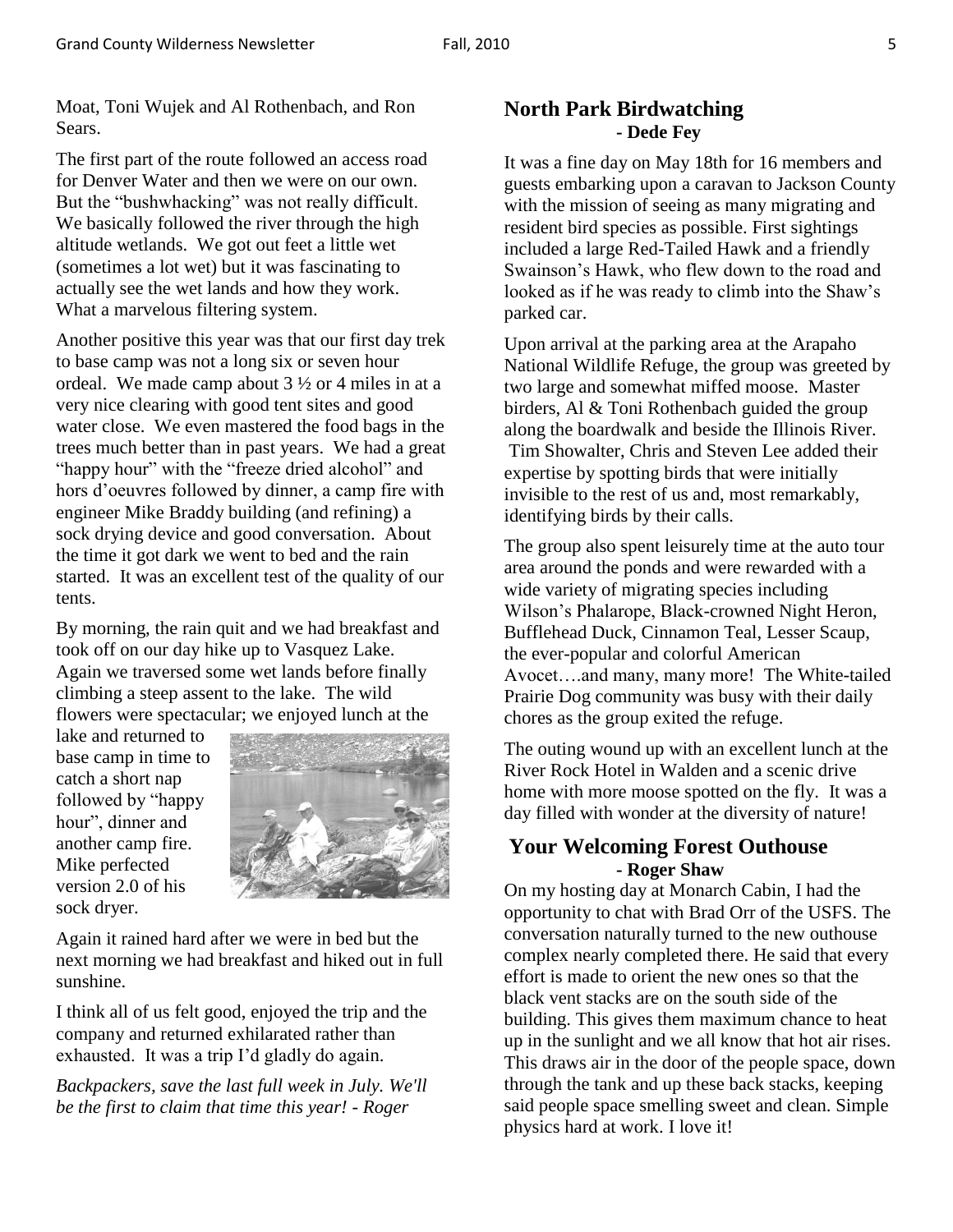#### **Team TUTI Tackles 220 Trees! - Beth Collins (& Jim Magill)**

What could be more fun than a foray into the forests to remove fallen trees from wilderness trails? The Totally Unauthorized Trail Improvement (TUTI) team members - Roger and Joan Shaw, Joyce and Jim Clair, Char and Dick Lucas, Jim Magill, Beth Collins, Pat Hogan, Gary McGraw and Bud Crawford - enjoyed at least some of our activities day hikes and an overnighter on sections of Baker Gulch trail (1 time), Roaring Fork trail (2 times), and the Knight Ridge/Continental Divide Trail (3 times).

Armed only with hand powered tools, various TUTI teamers cut and cleared 220 fallen trees (ranging in diameter from 2 inches to 2 feet) that obstructed and/or obliterated the trails.

The trail with the most obstructions was the Knight Ridge section of the Continental Divide Trail. TUTI teamers cleared almost 200 trees on that trial. Work started in the middle of the trail at Twin Creek Cabin. Handsome, young men from the Forest Service ferried the team members across Lake Granby and up Columbine Bay. The boat rides were beautiful and the skippers congenial.

Talk to any TUTI teamer and find out how much fun it was to hike, camp, cut, and clear in the company of good friends who take turns with the saws or act as ballast by sitting at the end of a trunk. Everyone enjoyed the satisfaction of a day well spent and the sense of accomplishment walking back on the wilderness trails they had just cleared.

You are probably wondering how you could join such an elite group of trail dogs. Since there are still more fallen trees obstructing our trails, you too can sign up in the spring or contact Roger Shaw. Next summer we may have an opportunity to clear even more trees from our trails.

"This winter they are cutting down our woods more seriously than ever....Thank God, they cannot cut down the clouds." Henry David Thoreau, Journal 1852

#### **Nature Lovers -- Join Today - Joan Shaw**

You will enjoy your membership in the **Rocky Mountain Nature Association.** Their newsletter is filled with the latest park news, the chance to ask questions, current research projects and other fine features. They welcome your input and photographs and even have a kids' club membership. They invite you to field seminars, lectures and special events plus you have a 15% discount in their book stores. Membership, including the quarterly newsletter, costs \$25 a year as an individual or \$40 as a family. You will also be supporting the many projects the association takes on within one of the finest of our national parks. Learn more on the web at [RMNA.ORG](http://rmna.org/)

Two silk worms had a race. They ended up in a tie.

## **Art Affair Report**

#### **- Joyce Clair**

The Art Affair was a success this summer thanks to all who worked at the booth. The new GCWG caps were a hit! They are available for \$10 with a choice of blue or khaki-green. Also available are a variety of T-shirts, long and short-sleeved, in all sizes. The Polo shirts are green and great for golfers. Think Christmas presents! Call Joyce Clair to make an order - 887-9097 or [jclair2@gmail.com](mailto:jclair2@gmail.com)

We added some new members from talking about our group and its purpose to attendees of the Art Affair. Can families belong to Grand County Wilderness Group? This was a question asked by a family at the Art Affair this year. What kind of activities could my children get involved in to teach them stewardship of the land and appreciation for our beautiful natural resources? In thinking about these questions, yes, there is a place for children in our activities as they work with their parents or other adults. Here are a few ideas:

----Hosting at Monarch cabin. They could help lay out information, hand out children's materials, build the fire, sweep the cabin, go fishing or kayaking.

---Trail hosting. They could wear a Forest Service badge and hike with an adult.

---Registration boxes. They could help put in and take out sign-up sheets and, if old enough, help tally information with an adult.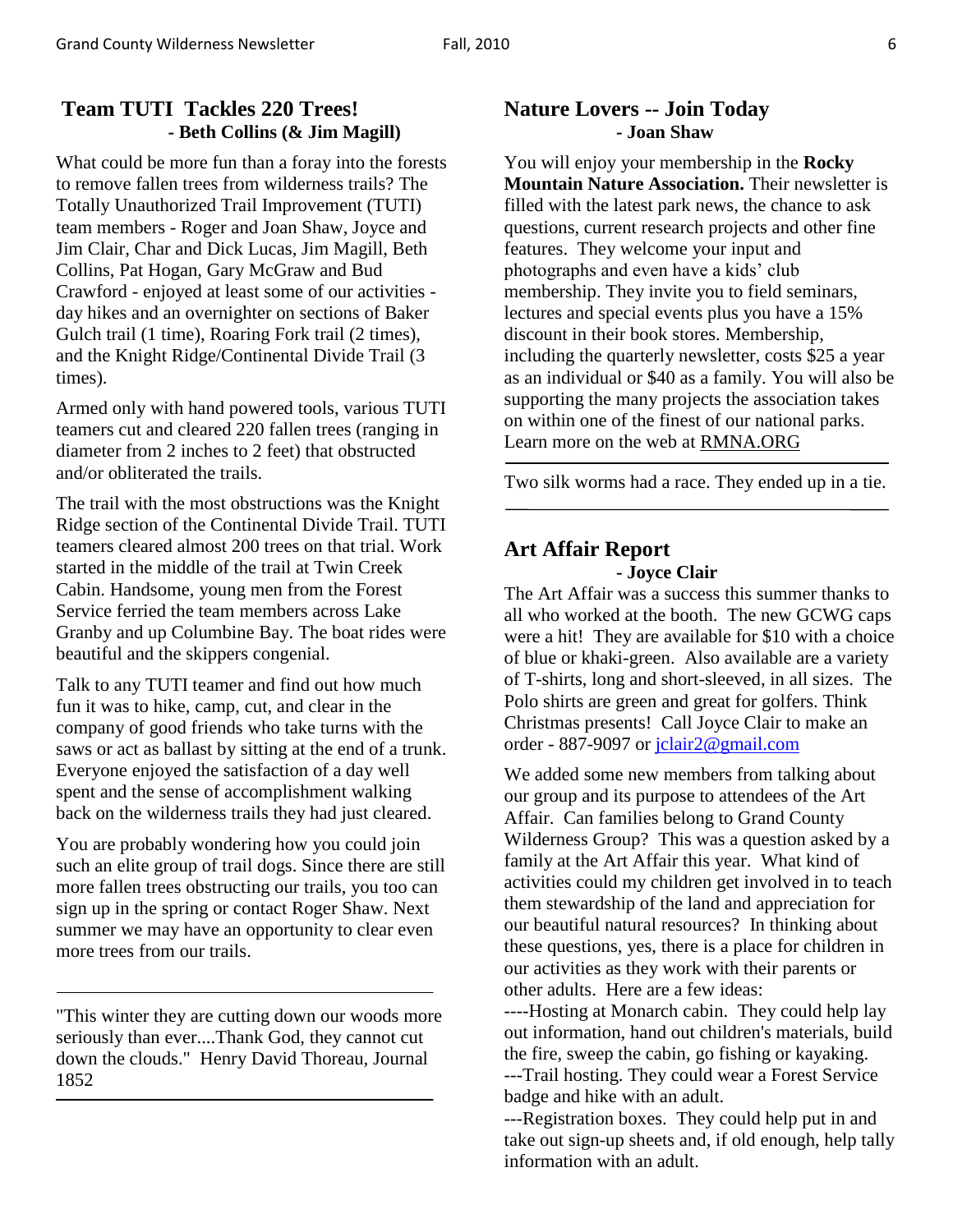---Osprey watching. The family could adopt a nest to observe and record information. ---Daisy Days. They could learn to identify and

pull weeds, if old enough.

---Attend the Barn Picnic in the summer. YES, families can be a part of GCWG!

#### **Report On Daisy Day - Beth Collins**

The sun shown brightly on July 22<sup>nd</sup> as 10 Grand County Wilderness Group volunteers (all female) were lead on a search and destroy mission by Forest Service Wildlife Biologist Doreen Sumerlin, Neilie Tibbs and three of their staff

First, the group sneaked up on a stand of yellow toad flax. The not-yet-blooming, unsuspecting toad flax were surrounded and uprooted from their rocky home on the banks of Monarch Lake. Next, we divided into two groups and scoured the river banks. Oxeye daisies tried to hide, but they too were destroyed by the relentless efforts of the group. Invasive alien thistles were also dug out and bagged. The experienced Forest Service staff protected the Colorado thistle, by repeatedly answering the queries from the volunteers about which thistles were okay (Colorado thistle) and which were bad (looked sort of like Colorado thistles, but weren't)

After a morning of murder and mayhem, we had gazpacho soup and sack lunches near the cabin. Ranger Sumerlin commented that the GCWG has made a difference in the noxious weed population near Monarch Lake. After lunch, some GCWG members went for a hike around the lake. Our trained eyes were able to spot some yellow toad flax near the path on the north side of the lake; however, we still were not able to identify a good thistle from a bad one.

In summary, it was great day for GCWG and the Forest Service, but a terrible day for the noxious weeds. Thanks to all the GCWG volunteers and Forest Service for a great (or terrible, depending on perspective) day of invasive, noxious weed eradication.

### **ANRA Fees at Work**

Some excerpts from the latest ANRA newsletter: Arapaho National Forest Fees of \$265,000 were 95% reinvested locally. Perhaps you have noticed new toilets at Quinette Pond and Green Ridge Campground. Lodgepole pines were sprayed, hazardous trees removed and camping areas maintained. 3 boat launch areas got new kiosks, the Lake Granby Dam got a buoy system and floating trees were removed from the lakes. Land and lake patrols were active. Water, electricity and trash removal were provided for all sites plus the publication of the newsletter. Stop by the Forest Service office in Granby for your free copy.

#### **Great Birds Update**

Three new natural osprey nests were found in 2009. Look for them at the Grand Lake shoreline, Shadow Mountain Lake island and the western shore of that lake. Better yet, adopt a nest by observing and recording observations and inform ANRA of any problems from April through September. Call Brock McCormick, Wildlife Biologist at 887-4108.

The 2009 report also recorded 43 active osprey nests, 26 nests produced young and 53 chicks fledged. The great blue herons had 27 active nests on Lake Granby. Bald Eagles had 1 active nest with 1 chick fledged and the Golden Eagles did exactly the same.

#### **Fire Statistics**

Just in case someone asks you, the 2009 fire crews responded to 10 wildland fire calls, 9 human caused and one by lightning. All were less than one half acre. 2010 had the largest fire ever but that's another story.

#### **Need Firewood?**

The Sulphur Ranger District has it already cut for you into 2 to 4 foot lengths. It is stacked in a drive up area and the permits are only \$24 for two cords. For more information contact the USFS at 887-4100

A small boy swallowed some coins and was taken to a hospital. When his grandmother telephoned to ask how he was, a nurse said, 'No change yet.'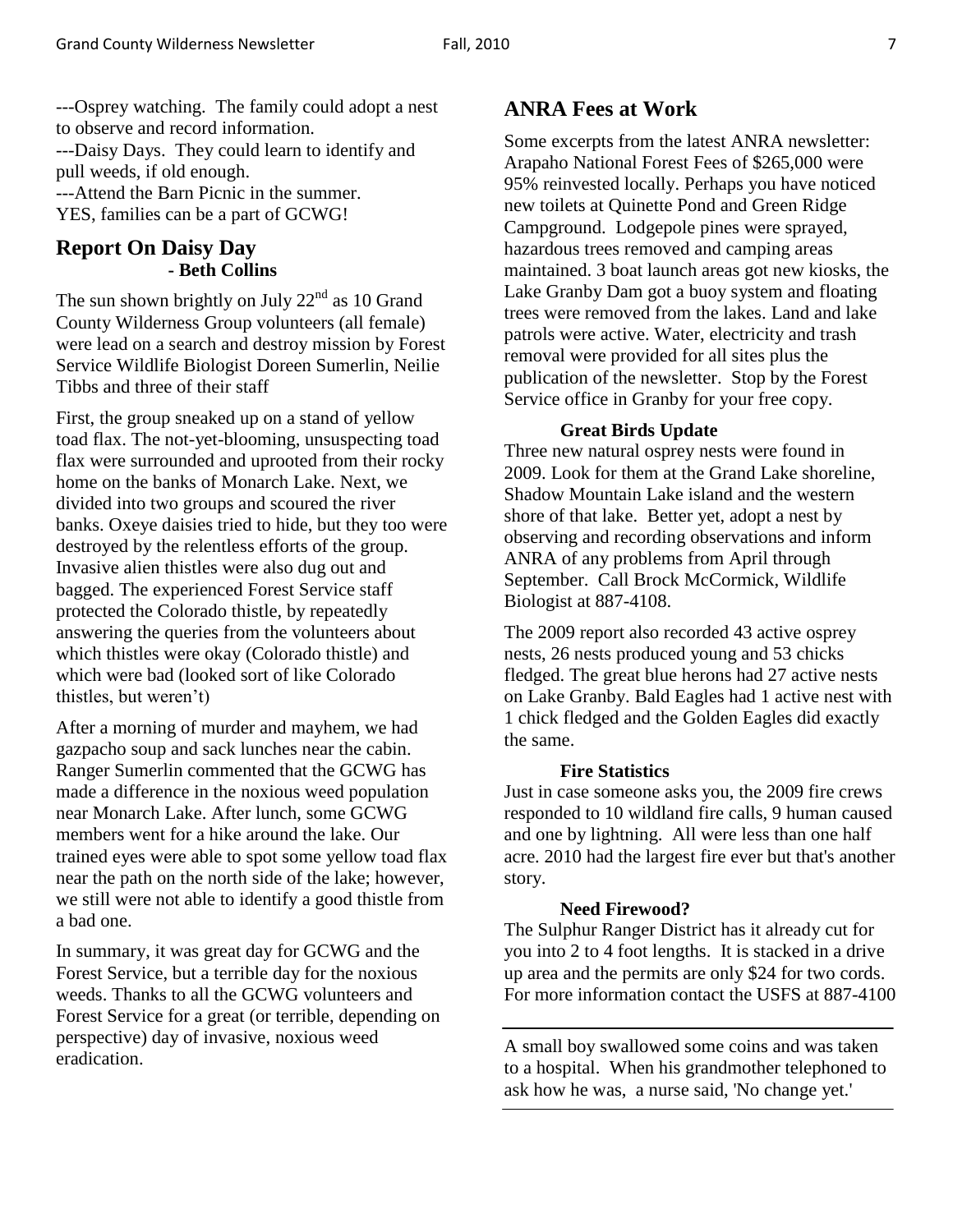### **The latest from the Carr-Ladrigan Team**

The Shaws had a delightful conversation with these good folks recently. They are the authors of "Hiking Grand County, Colorado" and, more recently, "Backcountry Skiing and Snowshoeing in Grand County, Colorado" the book mentioned on the front cover of our newsletter. They have donated many copies of the latter to GCWG. Turns out that they are now into the hiking gear invention business. They have a quick access camera carrying device and are in the beta phase with a convenience pocket that both work with your pack straps. Go to One Hour Photo next to Alco for a local source or to their website backcountrysolutions.com. Best of luck to a hard hiking and very creative team!

### **Spring Campout Needs Leadership**

For several years a rather large contingent from GCWG has gone on a car camping expedition to escape the mud and lingering cold of late March and April. Destinations have included Canyonlands, Zion and Arches National Parks and the Escalante area in southern Utah. Some pictures from these past expeditions are shown at the right. This tradition is in danger of dying out if someone doesn't "pick up the reins". What is needed is some internet or on the ground investigation to find a relatively warm target site with facilities for a group of 30 or so followed by some organizing effort. If you will step forward to lead, you will find lots of willing helpers.

### **Christmas Tree Time is Almost Here**

Each year GCWG aids the USFS by donning the outfit or assisting Smoky Bear along the tree cutting route behind Winter Park. This will occur on the first two weekends of December. You can sign up with a friend or two for a half day or just a couple of hours. Chris Lee has agreed to head up our scheduling so please let her know when you're willing to go let your kid out.

Don't join dangerous cults: Practice safe sects!

**News Flash!** Betty White, age 88, is our latest Forest Ranger. Maybe there's hope for the rest of us old timers.

The group learns the story of the Fiery

Furnace area in Arches Nat'l Park-2006

An incredible slot canyon in the

# Escalante area. 2009

### **HO HO HO**

Do your shopping for all the holidays by shopping locally at our annual Fall meeting of the GCWG. Joyce Clair will have a large assortment and most sizes of tee shirts, vests, sweatshirts and the new BALL CAPS WITH GREAT VISORS. The caps come in denim or beige for only \$10. The first lot sold out immediately so come early and purchase some. If you want more or any other merchandise contact the Merchandise Queen Joyce Clair at 887-9097. These sales are the primary fund raiser for our dedicated group of wilderness lovers.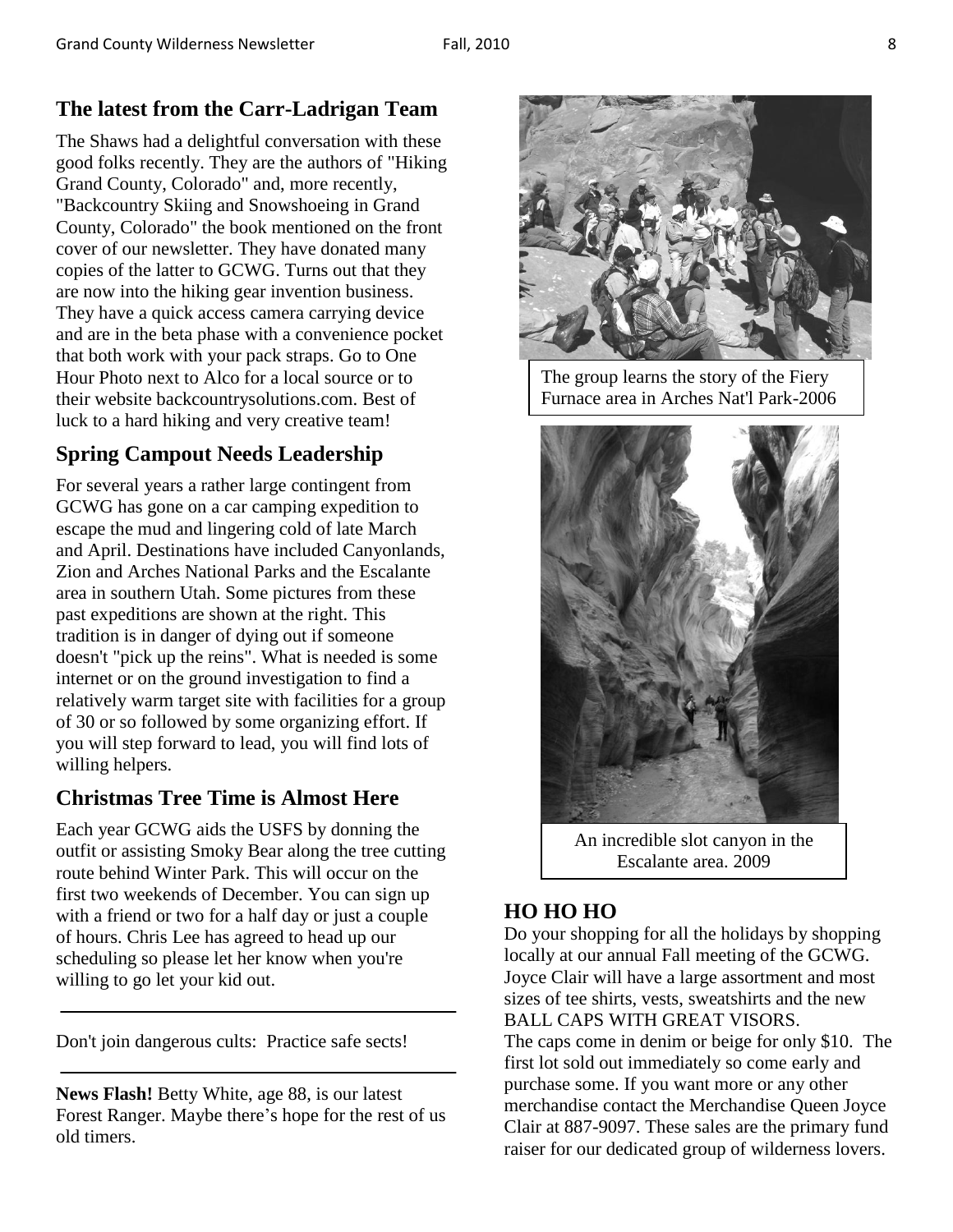#### **Report from Monarch Cabin -Jeanine Elsener**

As I sat and read the 2010 Volunteer journal, I reflected on what a blessing it is to work in such an beautiful paradise and what a great group of stewards I get to share this special place with. I don't know how I got so lucky! The love and appreciation of Monarch Lake jumps off these pages and is apparent in every entry.

 The first few weeks of my season seem to softly and warmly reveal spring to me. Parking at the outer gate and trekking over the snow pack to the cabin is a welcome time to listen and observe the subtle changes of winter to spring. These early weeks from mid-May to mid-June are when our moose seem to be the most active and visible. Another of my favorite joys is watching the wildflowers reveal themselves each year. It seems like a different flower pops its head out along the trail each week. The calypso orchid is always a hit with hikers, and I'd have to say my favorite is our State flower, the ever lovely columbine.

The early season visit from the Wyoming school group is a highlight for both the kids and volunteers. It's exciting and rewarding to see young folks learning about the outdoors and, hopefully, taking with them the concept of stewardship of the woods. Fishing and hearing "fish stories" from the visitors always makes for an entertaining part of the day at Monarch. The biggest fish I saw this season was close to two feet long-a lake trout. I love to watch visitors enjoying their gorgeous surroundings while

they spend a day doing what they love to do. I guess our animal sightings this year were typical - moose, deer, elk, bear, squirrels, chjpmunks, marmots, snakes, our regal osprey and our myriad of birds(even pelicans!) My biggest satisfaction each day is talking with folks after a hike and catching their enthusiasm from their experience. Monarch Lake gets quite a few locals who seem to know the trails like the back of their hands. I think I learn more from them than I impart....one of the gifts of working at Monarch!

A big highlight for me comes around 4th of July week when our colorful, motley group of thruhikers are stopping by the cabin. These folks that have set aside several months of their lives to hike from Mexico to Canada are quite a remarkable and interesting group. Last year a group of six men (the youngest was probably in his late 40s) came in the cabin to visit and get out of the rain and told some trail stories. One of the men was celebrating his 70th birthday that day.

I know my season at Monarch Lake is coming to an end when the Grand County schools have all the fifth grade classes come to spend a day of outdoor education in Paradise. It's quite a gathering - with informational "stations" scattered along the west side of the lake that teach canoeing, fire behavior, pond life, history of Monarch Lake (my topic!), outdoor survival skills and many other outdoor educational activities. We are all truly blessed to have Monarch Lake in our hearts!

## **ANNUAL DUES FORM**

| Please send this form with your dues check to Jim Bernard, Treasurer, PO Box 2258, Fraser, CO 80442 |  |  |
|-----------------------------------------------------------------------------------------------------|--|--|
|                                                                                                     |  |  |

\_\_\_\_\_\_\_\_\_\_\_\_\_\_\_\_\_\_\_\_\_\_\_\_\_\_\_\_\_\_\_\_\_\_\_\_\_\_\_\_\_\_\_\_\_\_\_\_\_\_\_\_\_\_\_\_\_\_\_\_\_\_

Make checks payable to Grand County Wilderness Group

Dues for 2011: \$15.00 per mailing address

New Member? Yes No

Name of member(s)  $\overline{\phantom{a}}$ 

Phone: \_\_\_\_\_\_\_\_\_\_\_\_\_\_\_\_\_\_\_\_\_\_\_\_\_\_\_\_ Alternate Phone: \_\_\_\_\_\_\_\_\_\_\_\_\_\_\_\_\_\_\_\_\_\_\_\_\_\_\_\_

Address: \_\_\_\_\_\_\_\_\_\_\_\_\_\_\_\_\_\_\_\_\_\_\_\_\_\_\_\_\_\_\_\_\_\_\_\_\_\_\_\_\_\_\_\_\_\_\_\_\_\_\_\_\_\_

E-Mail: \_\_\_\_\_\_\_\_\_\_\_\_\_\_\_\_\_\_\_\_\_\_\_\_\_\_\_\_\_\_\_\_\_\_\_\_\_\_\_\_\_\_\_\_\_\_\_\_\_\_\_\_\_\_\_